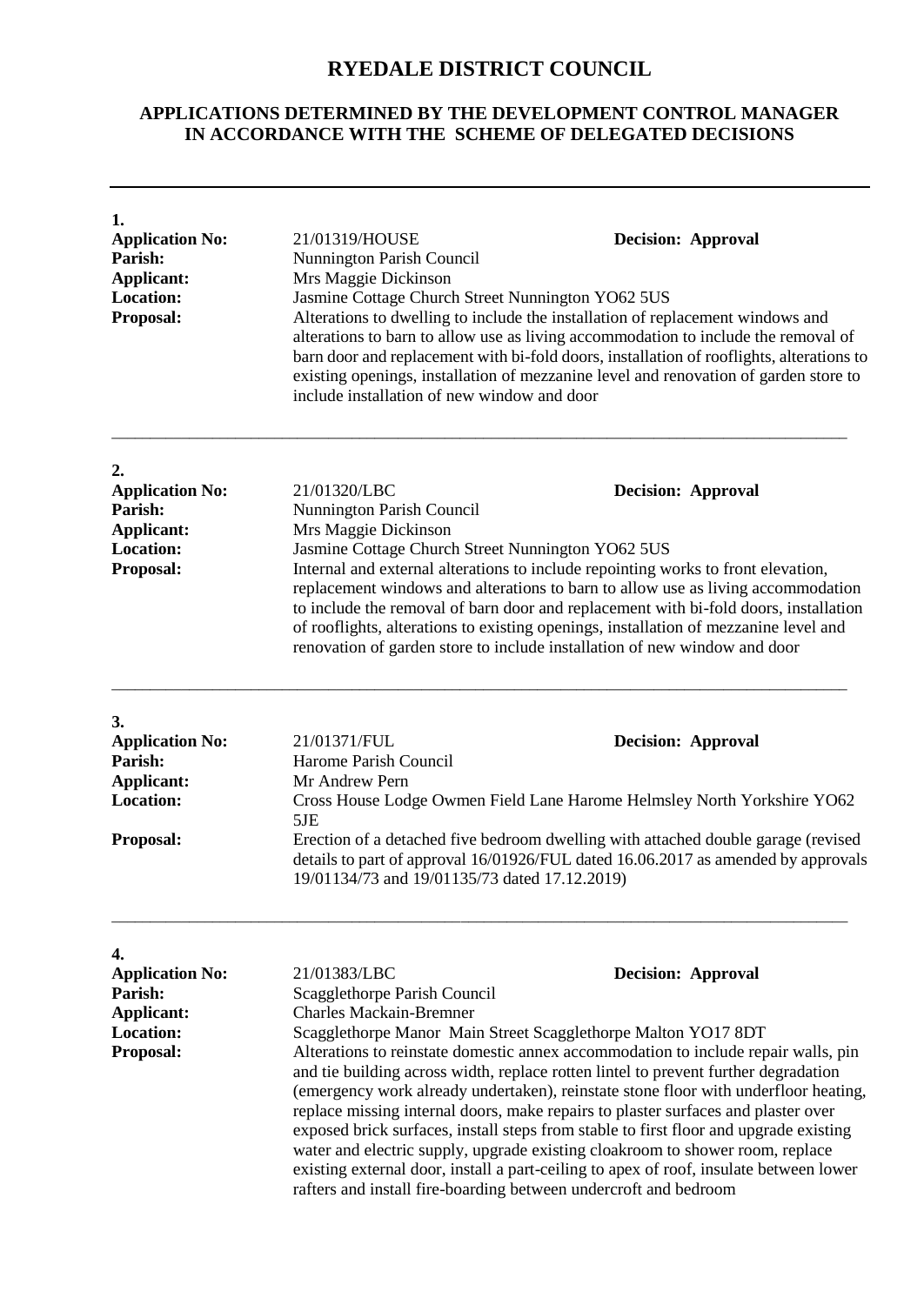| 5.<br><b>Application No:</b><br>Parish:<br><b>Applicant:</b><br><b>Location:</b><br>Proposal: | 21/01426/FUL<br><b>Middleton Parish Council</b><br>Mr David Whalley<br>Land Off Back Lane South Middleton Pickering North Yorkshire<br>shed and parking and amenity areas                                                                        | <b>Decision: Approval</b><br>Erection of a two bedroom detached single storey dwelling with a detached garden                                                                                                                                                                                                                                                    |
|-----------------------------------------------------------------------------------------------|--------------------------------------------------------------------------------------------------------------------------------------------------------------------------------------------------------------------------------------------------|------------------------------------------------------------------------------------------------------------------------------------------------------------------------------------------------------------------------------------------------------------------------------------------------------------------------------------------------------------------|
| 6.<br><b>Application No:</b><br>Parish:<br>Applicant:<br><b>Location:</b><br>Proposal:        | 21/01433/HOUSE<br><b>Settrington Parish Council</b><br>Mrs E Davies<br>3 Town Street Settrington Malton YO17 8NR<br>garden room/office to rear garden                                                                                            | <b>Decision: Approval</b><br>Erection of a single storey rear extension together with erection of building to form                                                                                                                                                                                                                                               |
| 7.<br><b>Application No:</b><br>Parish:<br><b>Applicant:</b><br><b>Location:</b><br>Proposal: | 21/01434/LBC<br><b>Settrington Parish Council</b><br>Mrs E Davies<br>3 Town Street Settrington Malton YO17 8NR                                                                                                                                   | <b>Decision: Approval</b><br>Erection of single storey rear extension with associated internal alterations                                                                                                                                                                                                                                                       |
| 8.<br><b>Application No:</b><br>Parish:<br><b>Applicant:</b><br><b>Location:</b><br>Proposal: | 21/01471/HOUSE<br>Kirkbymoorside Town Council<br>Mr Simon Walker<br>form ancillary accommodation.                                                                                                                                                | <b>Decision: Approval</b><br>Job Hole Church Street Kirkbymoorside North Yorkshire YO62 6AZ<br>Alterations to dwelling to include erection of two storey part-rear part-side extension<br>and attached pergola following removal of existing conservatory, and erection of<br>ground floor glazed link extension to outbuilding and conversion of outbuilding to |
| 9.<br><b>Application No:</b><br>Parish:<br><b>Applicant:</b><br><b>Location:</b><br>Proposal: | 21/01485/HOUSE<br>Helmsley Town Council<br>Mr and Mrs Rusling<br>11 Pottergate Helmsley YO62 5BX<br>garage/workshop.                                                                                                                             | <b>Decision: Approval</b><br>Erection of link between existing house and adjacent outbuilding to allow formation<br>of additional living accommodation, together with the erection of a detached 3 bay                                                                                                                                                           |
| 10.<br><b>Application No:</b><br>Parish:<br><b>Applicant:</b><br>Location:<br>Proposal:       | 21/01502/HOUSE<br><b>Decision: Approval</b><br><b>Wilton Parish Council</b><br>Mr David Fieldhouse<br>Pasture Cottage High Street Wilton Pickering YO18 7LE<br>Erection of a two storey rear extension, alterations to first floor front windows |                                                                                                                                                                                                                                                                                                                                                                  |

creating dormers and erection of open porch to front doorway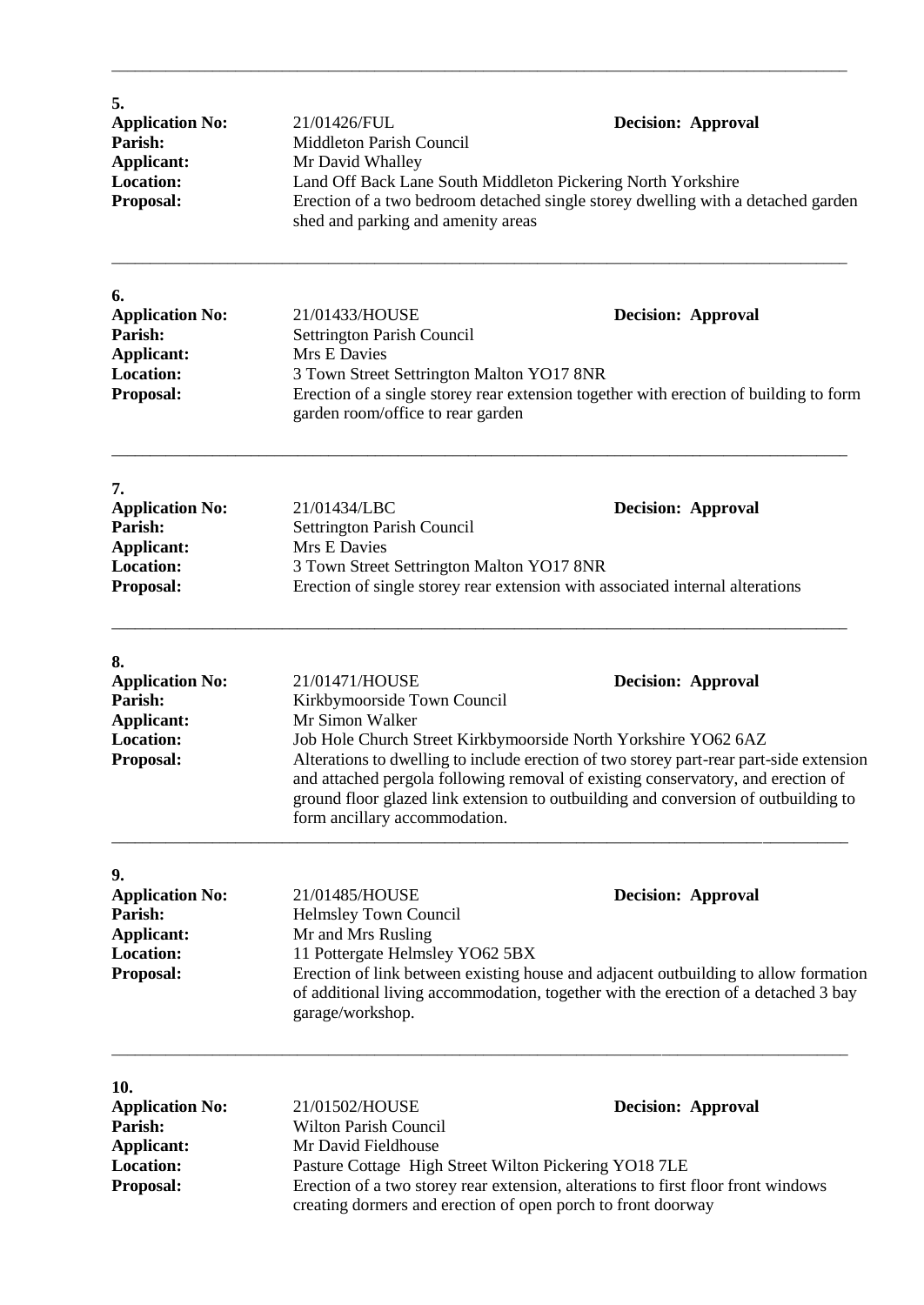| 11.<br><b>Application No:</b><br>Parish:<br><b>Applicant:</b><br><b>Location:</b><br>Proposal: | 21/01509/HOUSE<br>Settrington Parish Council<br>Simon McMillan (Birdsall Estates)<br>36 Beckside Settrington Malton YO17 8NP                                                                                                                                                                                                   | <b>Decision: Approval</b><br>Alterations to dwelling to include the restoration of outbuilding, increase in height to<br>outbuilding and installation of replacement windows and doors                                                                                                                 |
|------------------------------------------------------------------------------------------------|--------------------------------------------------------------------------------------------------------------------------------------------------------------------------------------------------------------------------------------------------------------------------------------------------------------------------------|--------------------------------------------------------------------------------------------------------------------------------------------------------------------------------------------------------------------------------------------------------------------------------------------------------|
| 12.<br><b>Application No:</b><br>Parish:<br><b>Applicant:</b><br><b>Location:</b><br>Proposal: | 21/01510/LBC<br>Settrington Parish Council<br>Simon McMillan (Birdsall Estates)<br>36 Beckside Settrington Malton YO17 8NP<br>installation of replacement fireplace                                                                                                                                                            | <b>Decision: Approval</b><br>Internal and external alterations to include the restoration of outbuilding, repointing<br>works, increase in height to outbuilding, installation of replacement windows and<br>doors, installation of 2no. rooflights to rear elevation, alterations to fenestration and |
| 13.<br><b>Application No:</b><br>Parish:<br>Applicant:<br><b>Location:</b><br>Proposal:        | 21/01513/73<br><b>Decision: Approval</b><br><b>Terrington Parish Council</b><br>Mr Nicholas Reston<br>New Wells Mews North Back Lane Terrington North Yorkshire YO60 6NS<br>Variation of condition 02 of planning approval 21/00892/HOUSE dated 05.10.2021<br>to allow the erection of a larger single storey rear extension   |                                                                                                                                                                                                                                                                                                        |
| 14.<br><b>Application No:</b><br>Parish:<br><b>Applicant:</b><br><b>Location:</b><br>Proposal: | 21/01516/LBC<br><b>Malton Town Council</b><br>Debbie Burtenshaw<br>63 Town Street Old Malton Malton YO17 7HB<br>following the demolition of existing outbuildings                                                                                                                                                              | <b>Decision: Approval</b><br>Erection of single-storey extension to the rear elevation including 2no. roof lanterns                                                                                                                                                                                    |
| 15.<br><b>Application No:</b><br>Parish:<br>Applicant:<br><b>Location:</b><br>Proposal:        | 21/01549/HOUSE<br>Barton-le-Willows Parish<br>Jean Ford<br>re-roofing of dwelling                                                                                                                                                                                                                                              | <b>Decision: Approval</b><br>2 Rose Farm Cottages Steelmoor Lane Barton Le Willows YO60 7PD<br>Alterations to existing dwelling including addition of french doors, new rooflights,<br>gable window & porch, replacement of windows with UPVC casements and                                            |
| 16.<br><b>Application No:</b><br>Parish:<br><b>Applicant:</b><br><b>Location:</b><br>Proposal: | 21/01568/LBC<br><b>Decision: Approval</b><br><b>Malton Town Council</b><br>Mr James Manley (Fitzwilliam Estate)<br>Gannock House 20 Town Street Old Malton Malton North Yorkshire YO17 7HB<br>Property Flood Resilience measures as per the 'materials section of the application<br>form' and the Heritage & Design Statement |                                                                                                                                                                                                                                                                                                        |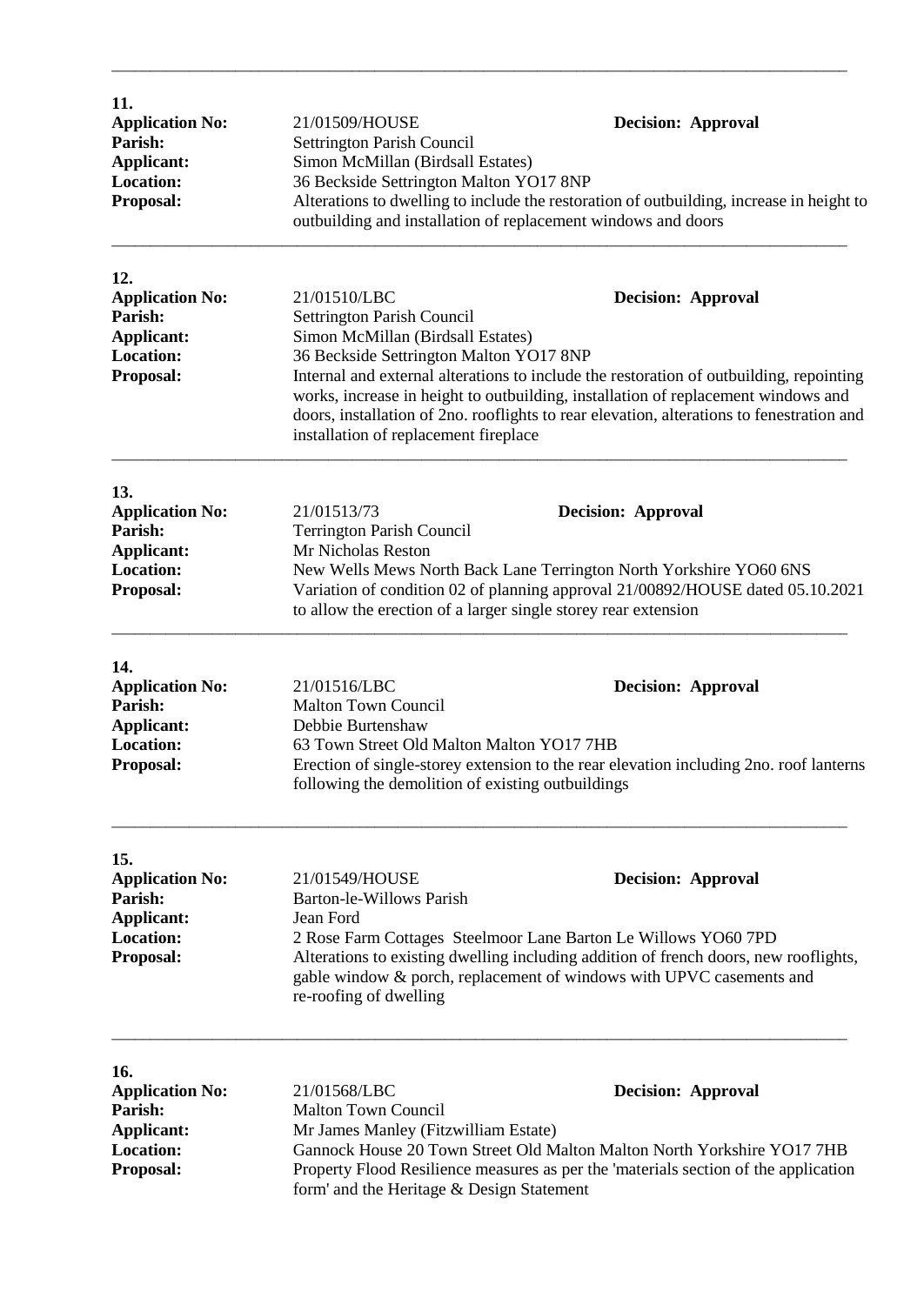| 17.<br><b>Application No:</b><br>Parish:<br><b>Applicant:</b><br><b>Location:</b><br>Proposal: | 21/01578/FUL<br>Helmsley Town Council<br>Mr and Mrs Nigel Jones<br>3 And 5 Pottergate Helmsley YO62 5BU<br>existing                                  | <b>Decision: Approval</b><br>Amalgamation of 2no. dwellings being 3 Pottergate and 5 Pottergate to form 1no.<br>four bedroom dwelling, erection of first floor rear extension, alterations to<br>fenestration, conversion of existing attached outbuildings for residential use along<br>with demolition of existing lean-to garage and erection of new garage attached to the                                                                                                                                                                                                                                              |
|------------------------------------------------------------------------------------------------|------------------------------------------------------------------------------------------------------------------------------------------------------|-----------------------------------------------------------------------------------------------------------------------------------------------------------------------------------------------------------------------------------------------------------------------------------------------------------------------------------------------------------------------------------------------------------------------------------------------------------------------------------------------------------------------------------------------------------------------------------------------------------------------------|
| 18.<br><b>Application No:</b><br>Parish:<br>Applicant:<br><b>Location:</b><br>Proposal:        | 21/01580/CLEUD<br>Sinnington Parish Council<br>Mr Mark Miller (Fox & Hounds (Sinnington) Ltd)<br>years before the date of this application           | <b>Decision: Approval</b><br>Fox And Hounds Country Hotel Main Street Sinnington Pickering YO62 6SQ<br>Certificate of Lawfulness in respect of the use of a section of the paddock as car<br>parking in association with the Public House and that the use began more than 10                                                                                                                                                                                                                                                                                                                                               |
| 19.<br><b>Application No:</b><br>Parish:<br>Applicant:<br><b>Location:</b><br>Proposal:        | 21/01582/HOUSE<br><b>Marton Parish Meeting</b><br>Mr Mark Hanson<br>planning approval 21/00410/HOUSE dated 30.04.2021                                | <b>Decision: Approval</b><br>The Atrium Marton Road Marton Kirkbymoorside YO62 6RQ<br>Erection of detached building to form games room, raise a section of the existing roof<br>to allow the installation of a first floor mezzanine level with solar PV panels, erection<br>of single storey rear extension with sedum roof as replacement to the existing<br>conservatory, installation of uPVC windows and doors as replacement to the existing<br>timber windows and doors, installation of uPVC windows to existing entrance to<br>form enclosed courtyard and removal of chimney to rear elevation (revised scheme to |
| 20.<br><b>Application No:</b><br>Parish:<br><b>Applicant:</b><br><b>Location:</b><br>Proposal: | 21/01593/CLEUD<br>Gilling East Parish Council<br>Mr David Pesterfield $(J + D P)$ . Farms)<br>Ryebeck Farm Gilling East YO62 4HX<br>this application | <b>Decision: Approval</b><br>Certificate of Lawfulness in respect of the use of the land for the siting of a<br>residential mobile home at Ryebeck Farm for more than 10 years before the date of                                                                                                                                                                                                                                                                                                                                                                                                                           |
| 21.<br><b>Application No:</b><br>Parish:<br>Applicant:<br><b>Location:</b><br>Proposal:        | 21/01596/FUL<br>Normanby Parish Meeting<br>Mr P Bell<br>rainwater harvesting tank                                                                    | <b>Decision: Approval</b><br>Hill Top Farm Hill Top Farm Road Normanby Kirkbymoorside YO62 6RH<br>Erection of general purpose agricultural building to cover existing cattle handling<br>area and provide storage for straw based cattle manure together with installation of                                                                                                                                                                                                                                                                                                                                               |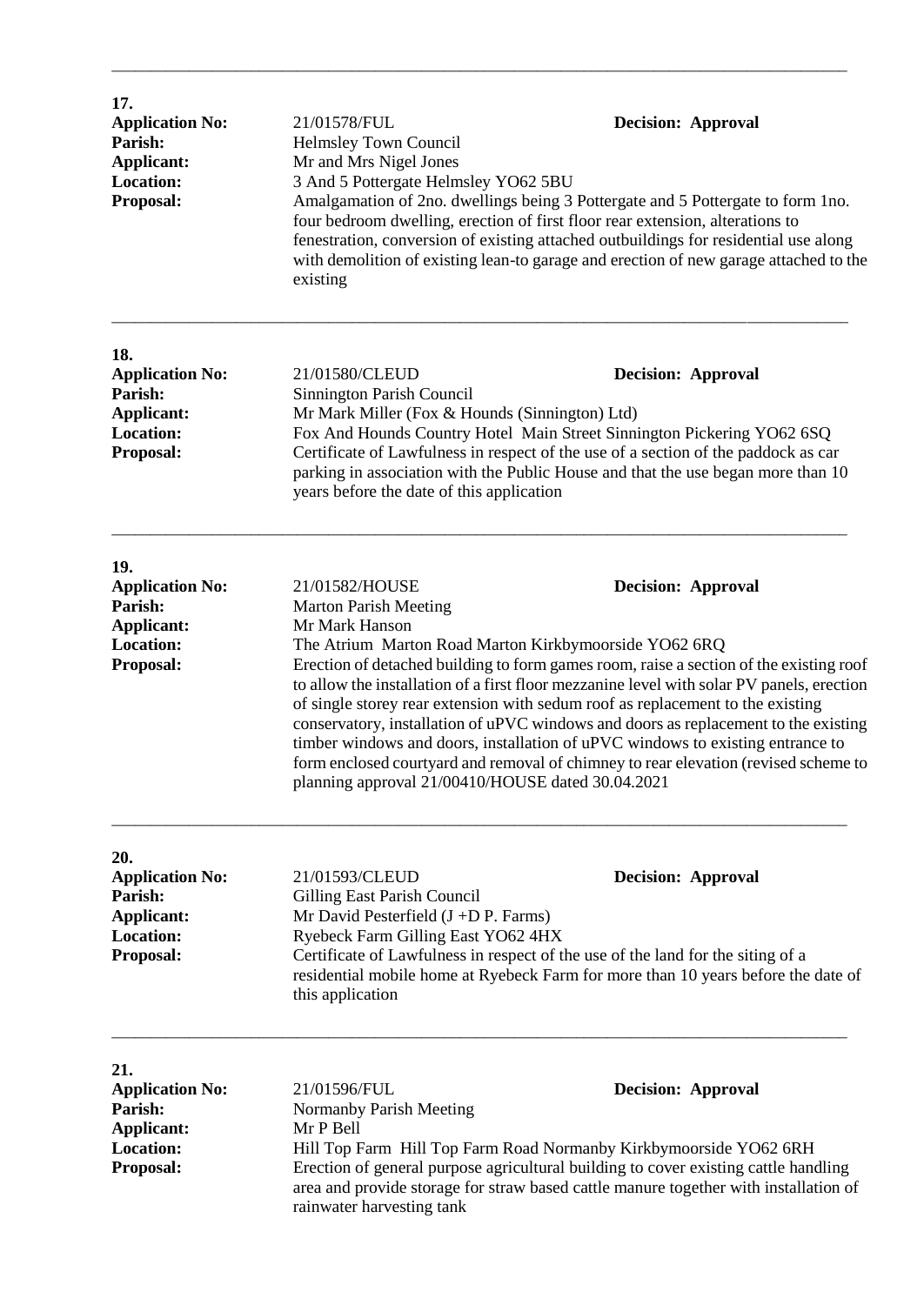| 22.<br><b>Application No:</b><br>Parish:<br><b>Applicant:</b><br><b>Location:</b><br>Proposal: | <b>Decision: Approval</b><br>21/01598/FUL<br>Nawton Parish Council<br>Miss J Bulmer<br>Nawton Grange Gale Lane Nawton Helmsley North Yorkshire YO62 7SD<br>Change of use of agricultural land to form touring caravan site and camping field,<br>together with erection of service building and associated parking and landscaping,<br>erection of a covered yard area between existing agricultural buildings for the storage<br>of bedding/feed and the housing of pigs and amendment to layout of agricultural<br>building approved under planning approval 20/00941/FUL dated 01.12.2020 to also<br>include the housing of livestock |                                                                                                                                                                                                                                                                                       |
|------------------------------------------------------------------------------------------------|------------------------------------------------------------------------------------------------------------------------------------------------------------------------------------------------------------------------------------------------------------------------------------------------------------------------------------------------------------------------------------------------------------------------------------------------------------------------------------------------------------------------------------------------------------------------------------------------------------------------------------------|---------------------------------------------------------------------------------------------------------------------------------------------------------------------------------------------------------------------------------------------------------------------------------------|
| 23.<br><b>Application No:</b><br>Parish:<br><b>Applicant:</b><br><b>Location:</b>              | 21/01610/HOUSE<br>Middleton Parish Council<br>Mr Peter Appleby                                                                                                                                                                                                                                                                                                                                                                                                                                                                                                                                                                           | <b>Decision: Approval</b><br>Hathaway House Back Lane South Middleton Pickering North Yorkshire YO18                                                                                                                                                                                  |
| Proposal:                                                                                      | 8NU<br>Erection of single storey day room to south elevation and erection of weatherboarded<br>single storey extension to east elevation                                                                                                                                                                                                                                                                                                                                                                                                                                                                                                 |                                                                                                                                                                                                                                                                                       |
| 24.<br><b>Application No:</b><br>Parish:<br><b>Applicant:</b><br><b>Location:</b><br>Proposal: | 21/01613/HOUSE<br><b>Warthill Parish Council</b><br>Mr & Mrs Deighton<br>Chabrier Common Lane Warthill YO19 5XW<br>existing attached garage, together with rendering to front elevation.                                                                                                                                                                                                                                                                                                                                                                                                                                                 | <b>Decision: Approval</b><br>Erection of single storey extension to the front elevation following demolition of                                                                                                                                                                       |
| 25.<br><b>Application No:</b><br>Parish:<br><b>Applicant:</b><br><b>Location:</b><br>Proposal: | 21/01633/73A<br>Huttons Ambo Parish Council<br>Mrs Joyce Brisby<br>Land East Of Musley Bank House Musley Bank Malton YO17 6TD<br>allow integrated solar panels                                                                                                                                                                                                                                                                                                                                                                                                                                                                           | <b>Decision: Approval</b><br>Variation of Condition 02 of planning approval 17/01417/FUL dated 12.07.2018 to                                                                                                                                                                          |
| 26.<br><b>Application No:</b><br>Parish:<br><b>Applicant:</b><br><b>Location:</b><br>Proposal: | 21/01635/HOUSE<br><b>Malton Town Council</b><br>Miss G Chapman<br>89 Town Street Old Malton Malton YO17 7HD<br>fencing and gates (part retrospective)                                                                                                                                                                                                                                                                                                                                                                                                                                                                                    | <b>Decision: Approval</b><br>Installation of replacement dormer window to rear elevation and alterations to<br>outbuilding to include removal of 1no. window and replacement of 1no. door with<br>2no. doors to allow formation of garden room, installation of 1.8 metre high timber |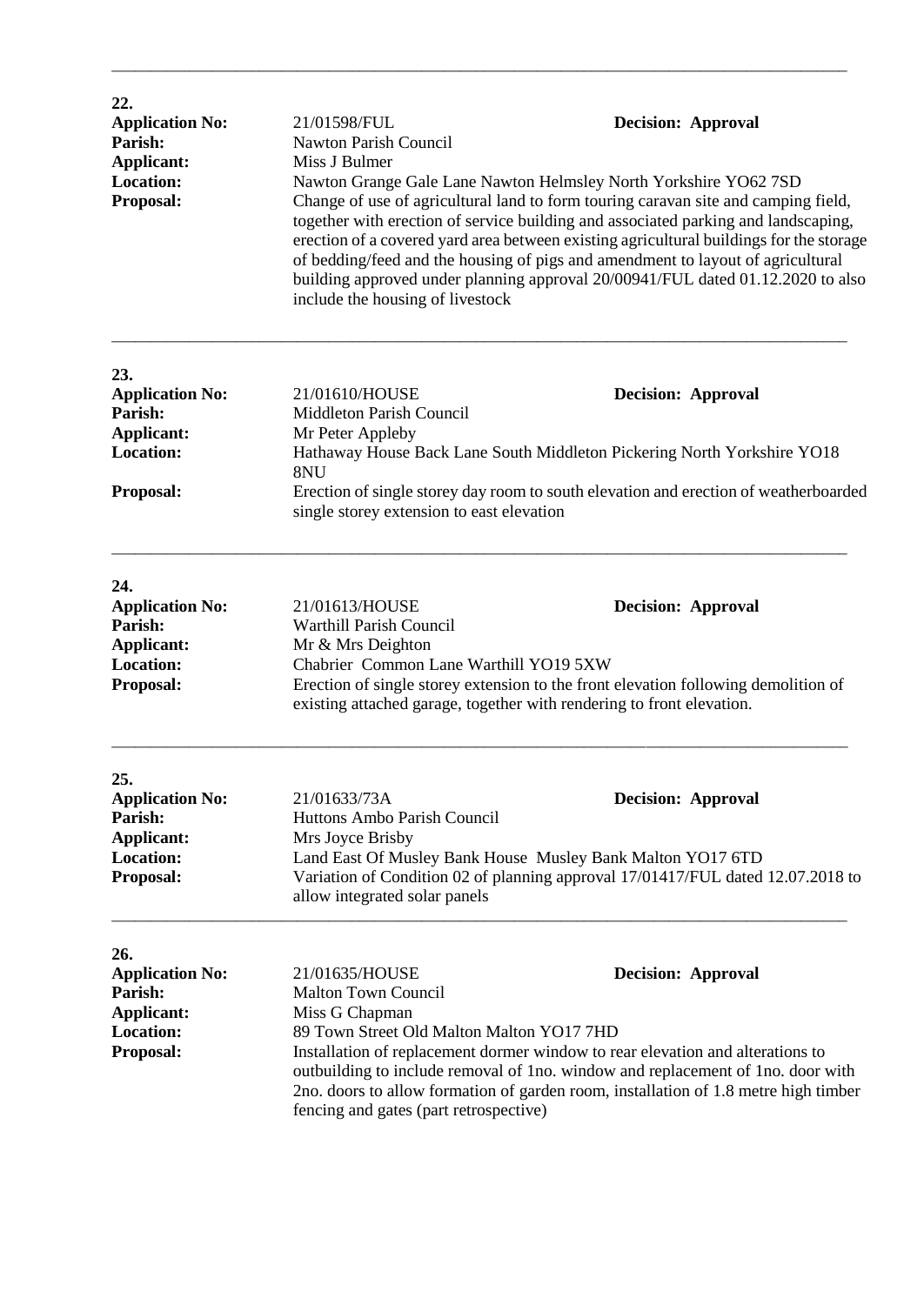| 27.<br><b>Application No:</b><br>Parish:<br>Applicant:<br><b>Location:</b><br>Proposal:               | 21/01636/LBC<br><b>Decision: Approval</b><br><b>Malton Town Council</b><br>Miss G Chapman<br>89 Town Street Old Malton Malton YO17 7HD<br>Internal and external alterations to include installation of replacement dormer<br>window to rear elevation and alterations to outbuilding to include removal of 1no.<br>window and replacement of 1no. door with 2no. doors to allow formation of garden<br>room, enlargement of the existing opening between the living room and kitchen,<br>painting of the red brick extension and outbuilding, repair and painting works to<br>windows, door frames and door inset panels and installation of log burning stove |  |                           |
|-------------------------------------------------------------------------------------------------------|----------------------------------------------------------------------------------------------------------------------------------------------------------------------------------------------------------------------------------------------------------------------------------------------------------------------------------------------------------------------------------------------------------------------------------------------------------------------------------------------------------------------------------------------------------------------------------------------------------------------------------------------------------------|--|---------------------------|
| 28.<br><b>Application No:</b><br>Parish:<br><b>Applicant:</b><br><b>Location:</b><br><b>Proposal:</b> | 21/01641/73A<br><b>Decision: Approval</b><br><b>Ganton Parish Council</b><br>Mr Gary Pearce (Ganton Golf Club)<br>Ganton Golf Club Station Road Ganton Scarborough YO12 4PA<br>Variation of Condition 02 of planning approval 20/00561/FUL dated 13.08.2020 to<br>allow a revised siting and design of the Greenkeepers building already constructed<br>and the revised siting and design of the proposed welfare and office building                                                                                                                                                                                                                          |  |                           |
| 29.<br><b>Application No:</b><br>Parish:<br><b>Applicant:</b><br><b>Location:</b><br><b>Proposal:</b> | 21/01645/LBC<br><b>Malton Town Council</b><br>Mr Steve Purcell<br>Royal Oak 49 Town Street Old Malton Malton North Yorkshire YO17 7HB<br>Property Flood Resilience measures as per the 'materials section of the application<br>form' and the Heritage & Design Statement                                                                                                                                                                                                                                                                                                                                                                                      |  | <b>Decision: Approval</b> |
| 30.<br><b>Application No:</b><br>Parish:<br><b>Applicant:</b><br><b>Location:</b><br><b>Proposal:</b> | 21/01647/LBC<br><b>Malton Town Council</b><br>Mr Peter Sanderson<br>Little Thatch 20 Westgate Old Malton Malton YO17 7HE<br>Property Flood Resilience measures as per the 'materials section of the application<br>form' and the Heritage & Design Statement                                                                                                                                                                                                                                                                                                                                                                                                   |  | <b>Decision: Approval</b> |
| 31.<br><b>Application No:</b><br>Parish:<br><b>Applicant:</b><br><b>Location:</b><br><b>Proposal:</b> | 21/01649/HOUSE<br>Norton Town Council<br>Mr Matthew Turner<br>20 Rosedale Avenue Norton Malton YO17 9DL<br>Erection of 2-storey side extension                                                                                                                                                                                                                                                                                                                                                                                                                                                                                                                 |  | <b>Decision: Approval</b> |
| 32.<br><b>Application No:</b><br>Parish:<br><b>Applicant:</b><br><b>Location:</b><br><b>Proposal:</b> | 21/01665/HOUSE<br>Scagglethorpe Parish Council<br><b>Charles Mackain-Bremner</b><br>Scagglethorpe Manor Main Street Scagglethorpe Malton YO17 8DT<br>Resite tank for domestic fuel oil away from building for fire safety reasons                                                                                                                                                                                                                                                                                                                                                                                                                              |  | <b>Decision: Approval</b> |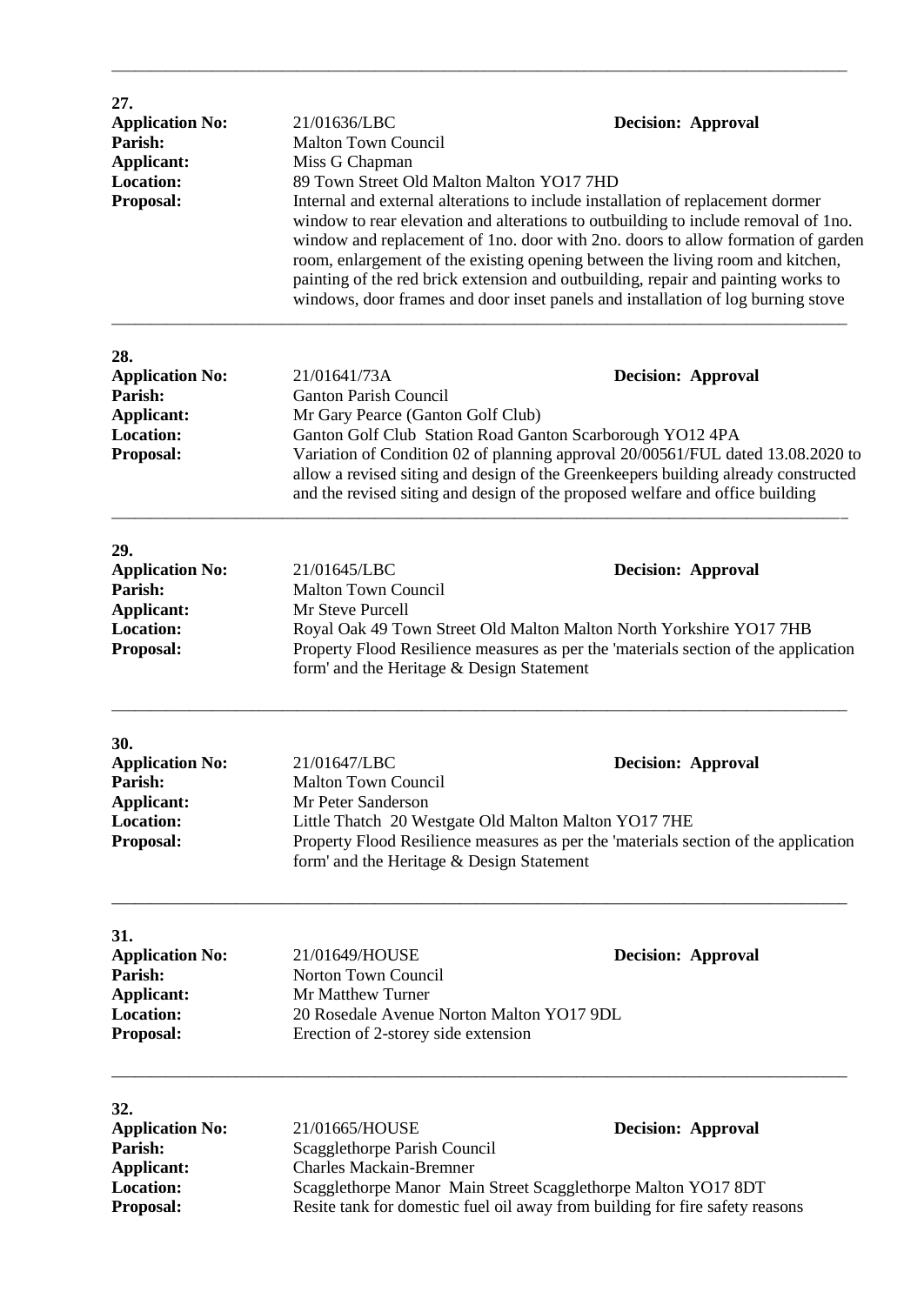| 33.<br><b>Application No:</b> | 21/01667/FUL                      | <b>Decision: Approval</b>                                                   |
|-------------------------------|-----------------------------------|-----------------------------------------------------------------------------|
| Parish:                       | <b>Sand Hutton Parish Council</b> |                                                                             |
| Applicant:                    | Mr & Mrs David Lloyd              |                                                                             |
| <b>Location:</b>              |                                   | Wold View Stamford Bridge Road Sand Hutton Malton YO41 1LB                  |
| <b>Proposal:</b>              |                                   | Erection of general purpose farm building for the storage of farm machinery |
|                               |                                   |                                                                             |
|                               |                                   |                                                                             |

| 34.                    |                                                                                        |
|------------------------|----------------------------------------------------------------------------------------|
| <b>Application No:</b> | 21/01668/HOUSE<br><b>Decision: Approval</b>                                            |
| <b>Parish:</b>         | <b>Brawby Parish Meeting</b>                                                           |
| Applicant:             | Mark Thorsby                                                                           |
| <b>Location:</b>       | The Hollies Brawby Lane Brawby Malton North Yorkshire YO17 6PY                         |
| <b>Proposal:</b>       | Erection of replacement double garage together with alterations to existing store roof |

\_\_\_\_\_\_\_\_\_\_\_\_\_\_\_\_\_\_\_\_\_\_\_\_\_\_\_\_\_\_\_\_\_\_\_\_\_\_\_\_\_\_\_\_\_\_\_\_\_\_\_\_\_\_\_\_\_\_\_\_\_\_\_\_\_\_\_\_\_\_\_\_\_\_\_\_\_\_\_\_\_\_\_\_\_\_\_\_\_\_\_\_\_\_\_

| 35.                    |                                                                                                                   |                           |
|------------------------|-------------------------------------------------------------------------------------------------------------------|---------------------------|
| <b>Application No:</b> | 22/00011/HOUSE                                                                                                    | <b>Decision: Approval</b> |
| Parish:                | Norton Town Council                                                                                               |                           |
| Applicant:             | Jane Brockless (Urban Brickwork Ltd)                                                                              |                           |
| <b>Location:</b>       | 2 Langley Drive Norton Malton YO17 9AR                                                                            |                           |
| <b>Proposal:</b>       | Erection of single storey rear extension (revised scheme to planning approval<br>21/00951/HOUSE dated 21.10.2021) |                           |

\_\_\_\_\_\_\_\_\_\_\_\_\_\_\_\_\_\_\_\_\_\_\_\_\_\_\_\_\_\_\_\_\_\_\_\_\_\_\_\_\_\_\_\_\_\_\_\_\_\_\_\_\_\_\_\_\_\_\_\_\_\_\_\_\_\_\_\_\_\_\_\_\_\_\_\_\_\_\_\_\_\_\_\_\_\_\_\_\_\_\_\_\_\_\_

| <b>36.</b>             |                                                                                                                                                                                 |                                                                |
|------------------------|---------------------------------------------------------------------------------------------------------------------------------------------------------------------------------|----------------------------------------------------------------|
| <b>Application No:</b> | 22/00023/FUL                                                                                                                                                                    | <b>Decision: Approval</b>                                      |
| Parish:                | Pickering Town Council                                                                                                                                                          |                                                                |
| Applicant:             | Mr Andrew Marshall                                                                                                                                                              |                                                                |
| <b>Location:</b>       |                                                                                                                                                                                 | Beansheaf Hotel Malton Road Pickering North Yorkshire YO17 6UE |
| <b>Proposal:</b>       | Installation of white double glazed UPVC windows as replacement to existing green<br>single glazed timber windows (revised details to approval 21/00893/FUL dated<br>03.11.2021 |                                                                |

| 37.                    |                                                                                                                                                               |  |
|------------------------|---------------------------------------------------------------------------------------------------------------------------------------------------------------|--|
| <b>Application No:</b> | 22/00024/LBC<br><b>Decision: Approval</b>                                                                                                                     |  |
| Parish:                | Howsham Parish Meeting                                                                                                                                        |  |
| Applicant:             | Mrs Elizabeth Critchley                                                                                                                                       |  |
| <b>Location:</b>       | Mill House Village Street Howsham Malton North Yorkshire YO60 7PH                                                                                             |  |
| <b>Proposal:</b>       | Installation of timber double glazed sash window to first floor side elevation<br>following removal of existing single glazed timber top hung casement window |  |

\_\_\_\_\_\_\_\_\_\_\_\_\_\_\_\_\_\_\_\_\_\_\_\_\_\_\_\_\_\_\_\_\_\_\_\_\_\_\_\_\_\_\_\_\_\_\_\_\_\_\_\_\_\_\_\_\_\_\_\_\_\_\_\_\_\_\_\_\_\_\_\_\_\_\_\_\_\_\_\_\_\_\_\_\_\_\_\_\_\_\_\_\_\_\_

| 38.                    |                                                                                  |                                                                         |
|------------------------|----------------------------------------------------------------------------------|-------------------------------------------------------------------------|
| <b>Application No:</b> | 22/00028/GPAGB                                                                   | <b>Decision: Approval</b>                                               |
| Parish:                | Kirkbymoorside Town Council                                                      |                                                                         |
| Applicant:             | Mrs Emma Woods                                                                   |                                                                         |
| <b>Location:</b>       |                                                                                  | Bowforth Farm Back Lane Welburn Kirkbymoorside North Yorkshire YO62 6HJ |
| <b>Proposal:</b>       | Change of use of agricultural building to form 2no. three bedroom dwellings (Use |                                                                         |
|                        | Class C3) with associated garaging and parking                                   |                                                                         |